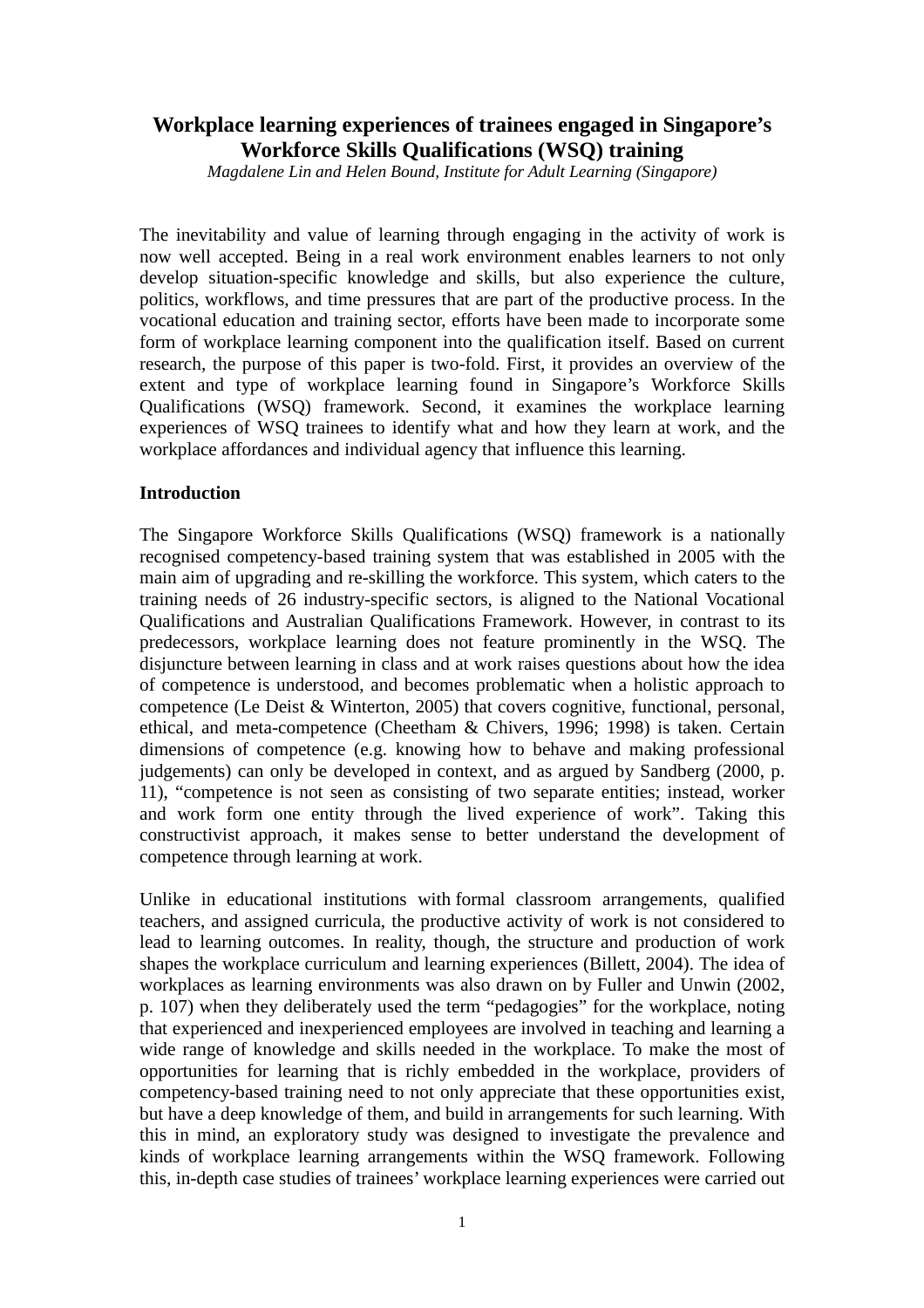to gain a better understanding of what and how they learn through work, and the role of workplace affordances and individual engagement in their learning. This paper draws on data from these two studies.

# **Literature review**

It is generally recognised that the development of competence for the workplace should include learning in the workplace, but the degree of commitment towards workplace learning in competency-based training systems is influenced by understandings of competence and knowledge. According to Eraut (2004a), vocational education and training programmes provide theoretical knowledge, methodological knowledge, practical skills and techniques, generic skills, and general knowledge about the occupation, its structure, modes of working, and cultural values. While there is little dispute that these types of knowledge are necessary, the ways in which they are conceptualised can present knowledge as static, rather than dynamic and interconnected. When this approach is taken, it is easy to require learners to passively learn out of context (i.e. solely in the classroom). Another concern is the assumption that the knowledge learners acquire is transferable to the workplace when in fact there is little evidence of this taking place (Eraut, 2004a). At the other end of the continuum is the perspective that knowledge is not a fixed "thing" that is acquired. Instead, knowledge generation is thought of as a "process" of solving problems or coming up with ideas in collaboration with others (who bring with them their own set of knowledge, experiences, and perspectives) when the need arises (Gilbert, 2005).

Paloniemi (2006, p. 440) also suggested that "experience gained in authentic work practices is a prerequisite for competence construction and for the development of expertise". One way of understanding expertise is by dividing it into declarative and procedural knowledge (Tynjälä, 2009). Declarative knowledge is considered to be factual, conceptual or theoretical, and can be expressed in words, figures, numbers or other symbols; it is also known as 'knowing-what'. Procedural knowledge is expressed in practical skills and is often implicit; it is also known as 'knowing-how'. However, this differentiation ignores the need for linkages between the two. A conceptualisation of expert knowledge developed by Bereiter (2002) brings together these perspectives:

- 1. Statable knowledge: similar to declarative knowledge;
- 2. Implicit understanding: tacit knowledge acquired through experience;<br>
Spisodic knowledge: knowledge that comes from experience of previo
- 3. Episodic knowledge: knowledge that comes from experience of previous cases and applied to reasoning and decisions;
- 4. Impressionistic knowledge: feelings and impressions expressed in intuitions. This type of knowledge requires considerable experience;
- 5. Skill: similar to procedural knowledge, but inclusive of the cognitive components of skill and skill that comes with practice; and
- 6. Regulative knowledge: knowledge about one's own ways of doing and thinking, strengths and weaknesses as well as the principles and ideals of the profession.

Bereiter's (2002) list presents knowledge as dynamic, and proposes that much of what we 'know' comes with experience and from learning in multiple ways and places. Competency-based training need not be limited to the workplace, although some form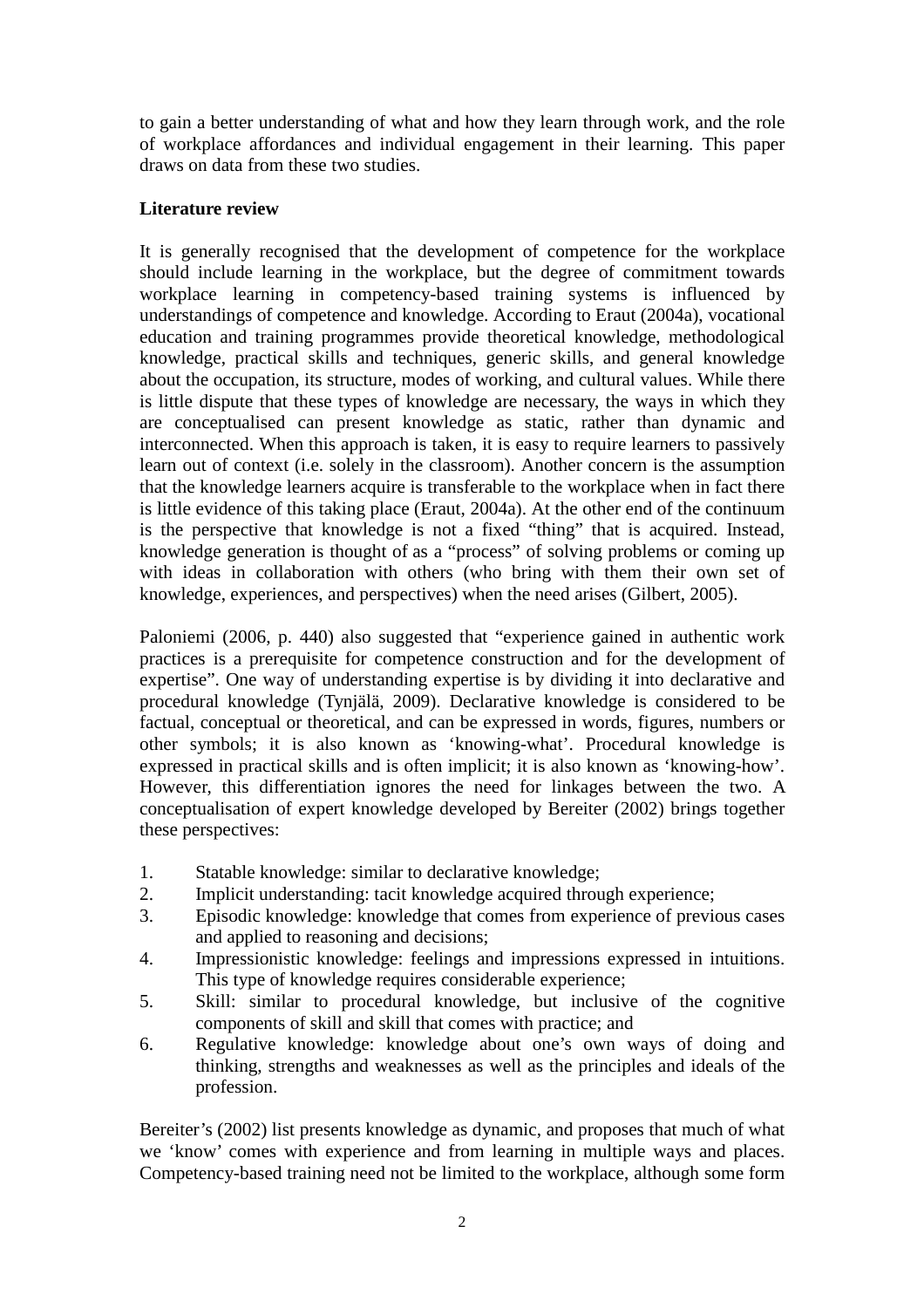of workplace learning is necessary if trainees are to relate what they learn in the classroom to specific work contexts. Eraut (2002) concluded from his study that where there is significant theoretical content, the capability to apply theory can only be fully developed in practice situations. Within the WSQ framework, the clear differentiation between theory and practice in competency standards, training delivery, and assessment regimes hinders such applications. This nexus between theory and practice can be managed in a number of ways. For example, in working with student nurses, Parboteah (2001, in Eraut, 2002) used knowledge maps as tools for facilitating links between theory and practice. These proved successful once lecturers modelled their use *in* the workplace. This short intervention led to students adopting a more reflective and critical approach to their practice.

Besides providing opportunities for the application of theory, other possible learning outcomes at work relate to task performance, awareness and understanding, personal development, teamwork, role performance, academic knowledge and skills, decision making and problem solving, and judgement (Eraut, 2004b). The processes and strategies central to the development of workplace knowledge and skill include observing and listening, guidance from other workers, and doing the actual work (Billett, 2001a; Unwin, et al., 2008). The idea of 'just doing the work' is more complex than it sounds. Billett (2001b) explained that in a real work environment, workers are required to undertake goal-directed activities that involve problemsolving. That is, they have to consider new and effective ways of naming and addressing the problem, and then through practice, improve and modify their approach. By doing the work, concepts can be richly associated with the activity, "thereby assisting the purposeful organisation of their knowledge" (ibid., p. 75). Thus, practice and experience are necessary and valued aspects of workplace learning (Billett, 2001a; Paloniemi, 2006). While the workplace can facilitate learning through ensuring opportunities and support for practice and experience, individuals still have to choose to actively engage in their own learning, and make decisions on what and how they learn. It is the dual factors of workplace affordances and individual agency that determine the quality of workplace learning (Billett, 2001a).

### **Research method**

Data was collected over three consecutive phases. First, we drew on existing statistics in Skills Connect, an online management system that training providers use to input information on the WSQ programmes they deliver, to obtain a better picture of the amount of workplace learning within the WSQ framework. Second, we conducted semi-structured interviews with a vertical slice of personnel (eight policy advisors, 12 training providers, 11 workplace supervisors, and 16 trainees) across 10 industries (aerospace, community and social services, creative industry, food and beverage, landscape, precision engineering, process industry, retail, security, and training). Based on the findings from the first two phases, we identified leading practice examples of workplace learning, and went into four workplaces to analyse training guides and staff development policies, conduct interviews with supervisors and trainees, and observe the trainees while they worked. The trainees we selected were training to become hotel chefs, aerospace technicians, coffee baristas, and healthcare assistants. As data collection for the final phase is currently underway, this paper will only cover findings from interviews and observations with trainee chefs.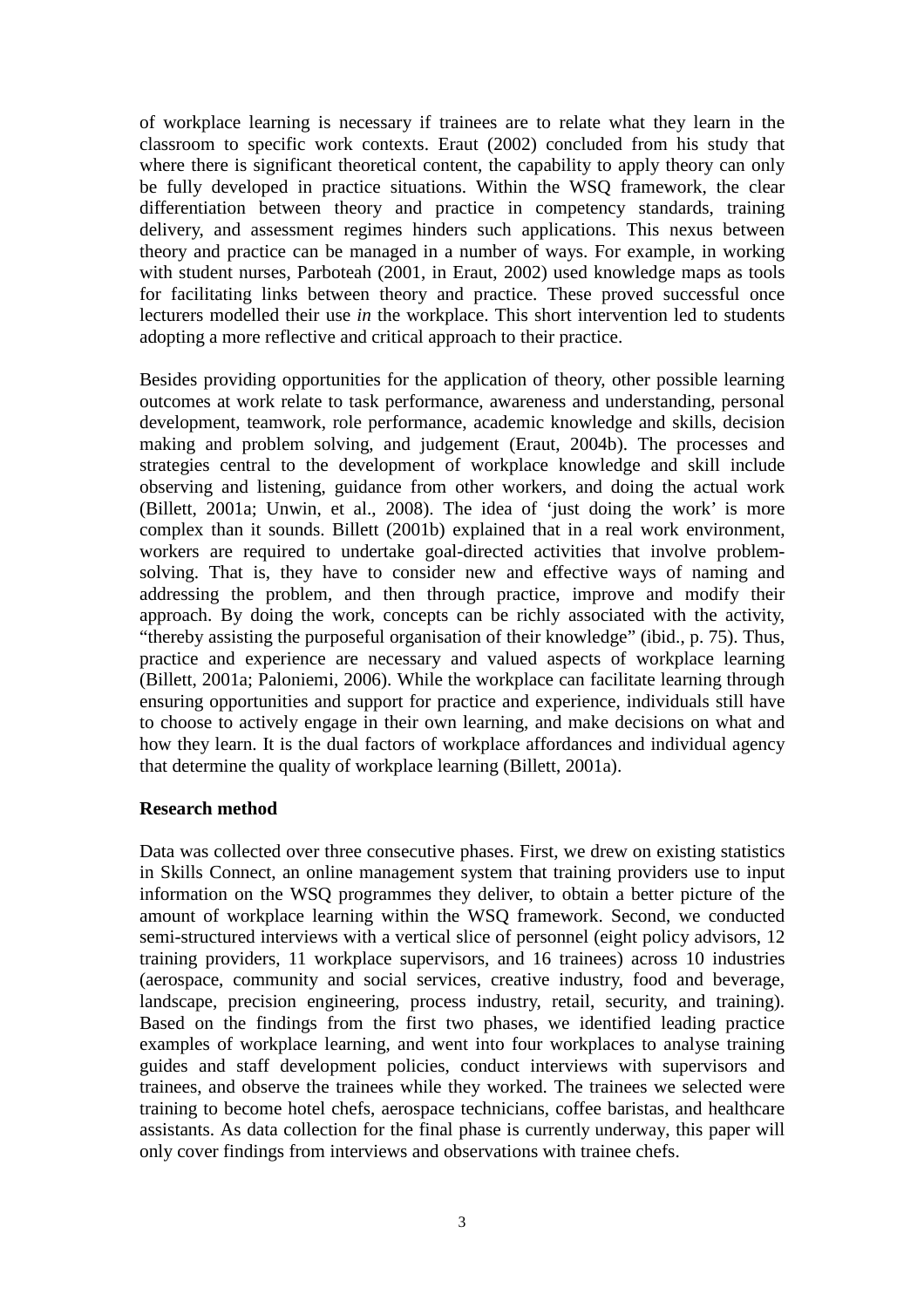# **Findings and discussion**

# *WSQ and workplace learning*

Classroom training, on-the-job training (OJT), and e-learning are the three official WSQ training pathways, but the Skills Connect database also captures additional information on practical/practicum and supervised field training. The following table shows the number of accredited WSQ programmes under each mode of delivery.

| Year  | Classroom | OJT | e-learning | Practical/ | Supervised     |
|-------|-----------|-----|------------|------------|----------------|
|       |           |     |            | practicum  | field training |
| 2006  | 1574      |     |            | 59         |                |
| 2007  | 1850      |     |            | 42         |                |
| 2008  | 1805      |     |            | 24         |                |
| 2009  | 17552     |     |            |            |                |
| Total | 22781     |     |            |            |                |

Table 1: Delivery of WSQ programmes

A striking feature of Table 1 is that an overwhelming majority of training takes place in the classroom. From 2006 to 2009, there have only been 16 programmes with OJT, 125 with practical/practicum, and one with supervised field training. It should be noted that the Skills Connect database contains information from curriculum documents submitted during the accreditation process, rather than what actually takes place at the training centres.

# *WSQ and workplace learning arrangements*

The training providers from the 10 WSQ frameworks used a range and combination of workplace learning arrangements. Their choices depended on a variety of factors, including the type of work trainees will do, the level of institutional infrastructure in each sector, and the employment arrangements. For example, while trainees in the creative industry need to learn how to use computer programmes and complete projects within tight timeframes, trainees in community and social services need to learn how to approach difficult clients and reflect on their practices. We categorised the different arrangements into three broad groups.

First, work attachments with no formal links to classroom learning. These WSQ programmes usually come under the Train and Place model. They consist of classroom lessons followed by workplace attachments, but both are perceived by trainers and trainees as being entirely separate from each other. Trainees spend a specified amount of time in the classroom, complete their assessments there, and obtain their qualifications before they move to the workplace for mandatory attachments. Trainee security guards who were in the midst of completing their attachments reflected that they only picked up "the gist" or "a very brief form" of their job scope from the classroom, and commented that this was inadequate. For example, their training centre has a patrolling route located along the classroom corridor that is "not so real" when compared to a route in an actual workplace that would be "very real [for trainees]" (policy advisor).

The next arrangement offers trainees pseudo workplace learning experiences. As some training providers are unable to secure actual work attachments due to reasons such as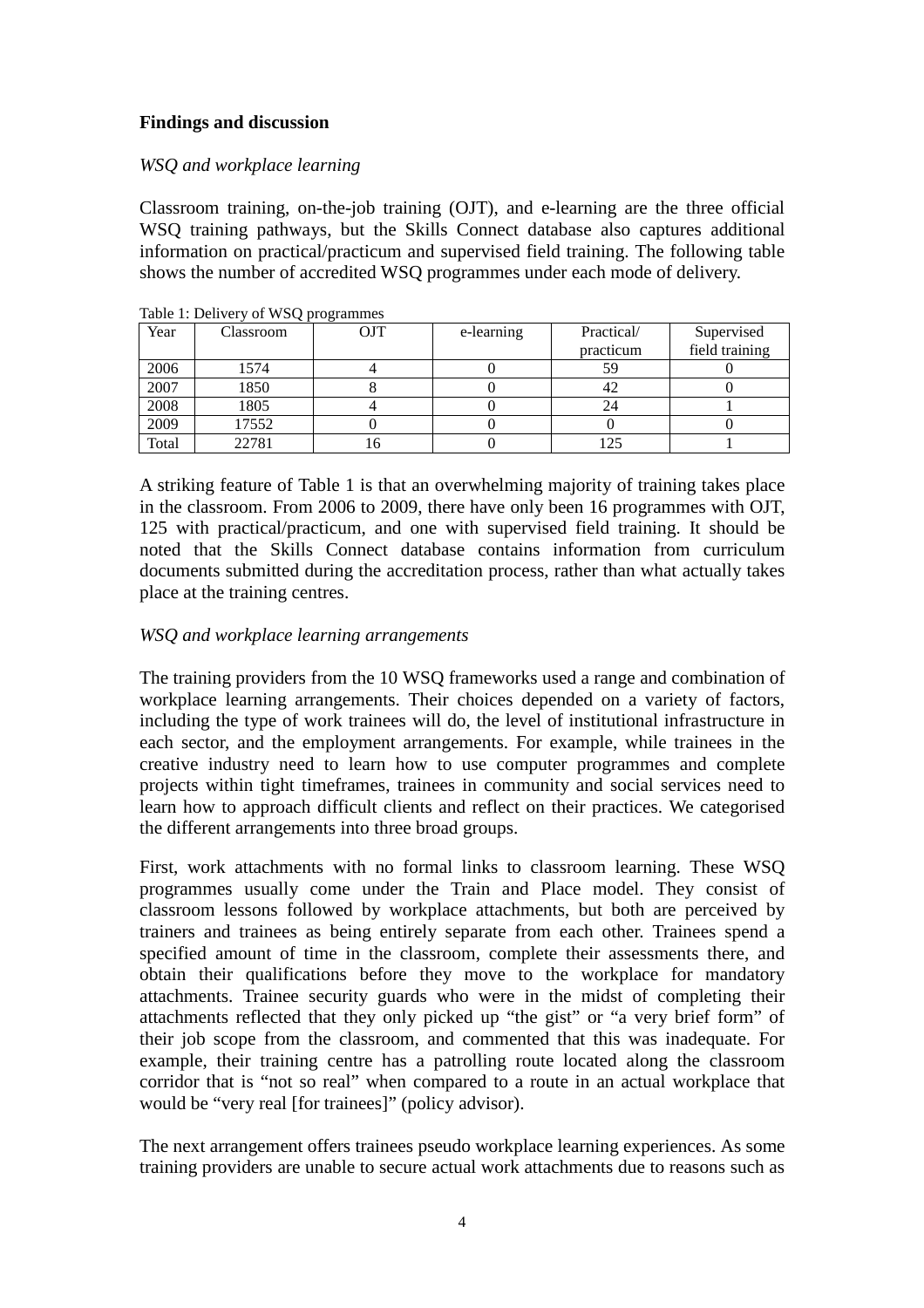safety concerns and intellectual property rights, they set up simulated work environments or organise structured work visits. Trainers expose trainees to authentic activities across multiple situations, ensure they have access to learning resources, draw their attention to the transferability of skills, and provide them with a supportive learning climate. These strategies have been highlighted by Tennant (1999) as being useful in enhancing the transfer of learning.

Simulated work environments mimic actual workplaces in three ways. First, the physical place is the same as, if not very similar to, the real work setting. For example, the aerospace training provider has a hangar, the landscape training provider has outdoor parks, and the process industry training provider has a fully operational live plant. Second, trainees use the same tools and materials they would use in their prospective jobs to carry out authentic work activities. However, these tasks differ from those in real workplaces because they are completed solely for learning purposes and do not have real consequences. As accurately noted by an aerospace trainee, "what we are doing is not the real thing". Last, simulated workplaces provide trainees with the opportunity to understand the types of work relationships and processes that are valued in their industry. Trainees in the creative industry have to complete digital stories in teams because professional projects often involve collaborative efforts. They also learn about the importance of keeping production hours to a minimum by paying for additional time spent on their computers with Monopoly money.

Structured work visits involve observing what goes on in the workplace before returning to the classroom for follow up activities. The time spent away from the pressures of work gives trainees the space needed for critical reflection. In the community and social services sector, trainees discuss how their current skills and attributes match the jobs at different centres, and consider any gaps they need to work on to become productive workers in the various settings. They also participate in roleplays based on different scenarios. According to the training provider, these activities are put in place "to drown-proof them" so that trainees are prepared and know what to expect when they are sent out for an actual attachment or secure a job in the industry.

The final workplace learning arrangement provides opportunities for learning through workplace/industry attachment, OJT or apprenticeship. An important aspect of this arrangement is the partnership between providers and employers. In the literature on the success of such partnerships, emphasis is placed on effective communication to ensure that all parties are aware of their roles and responsibilities. Training providers explained that they briefed supervisors on the curriculum, and the types of competencies that trainees are supposed to demonstrate. Trainers from the community and social services framework also set aside time to debrief trainees at the end of each day. These sessions are used to address any questions trainees may have, "[trainees ask], 'How come what I learn in the classroom isn't [the same as what I learn in the workplace]? How come they teach me in this way? So who is right? Who is wrong?'" (training provider). In some workplaces, supervisors took it upon themselves to directly relate what trainees do at work to what they learn in school. For example, a trainee chef noted that during his apprenticeship, he was able to instantly apply the skills he had picked up in class because the in-house chefs rotated his duties according to the classroom topics (e.g. after a pastry module, he would work in the pastry kitchen). Links between learning in class and at work can also be established through the use of learning tools such as journals and log books. Trainees record and reflect on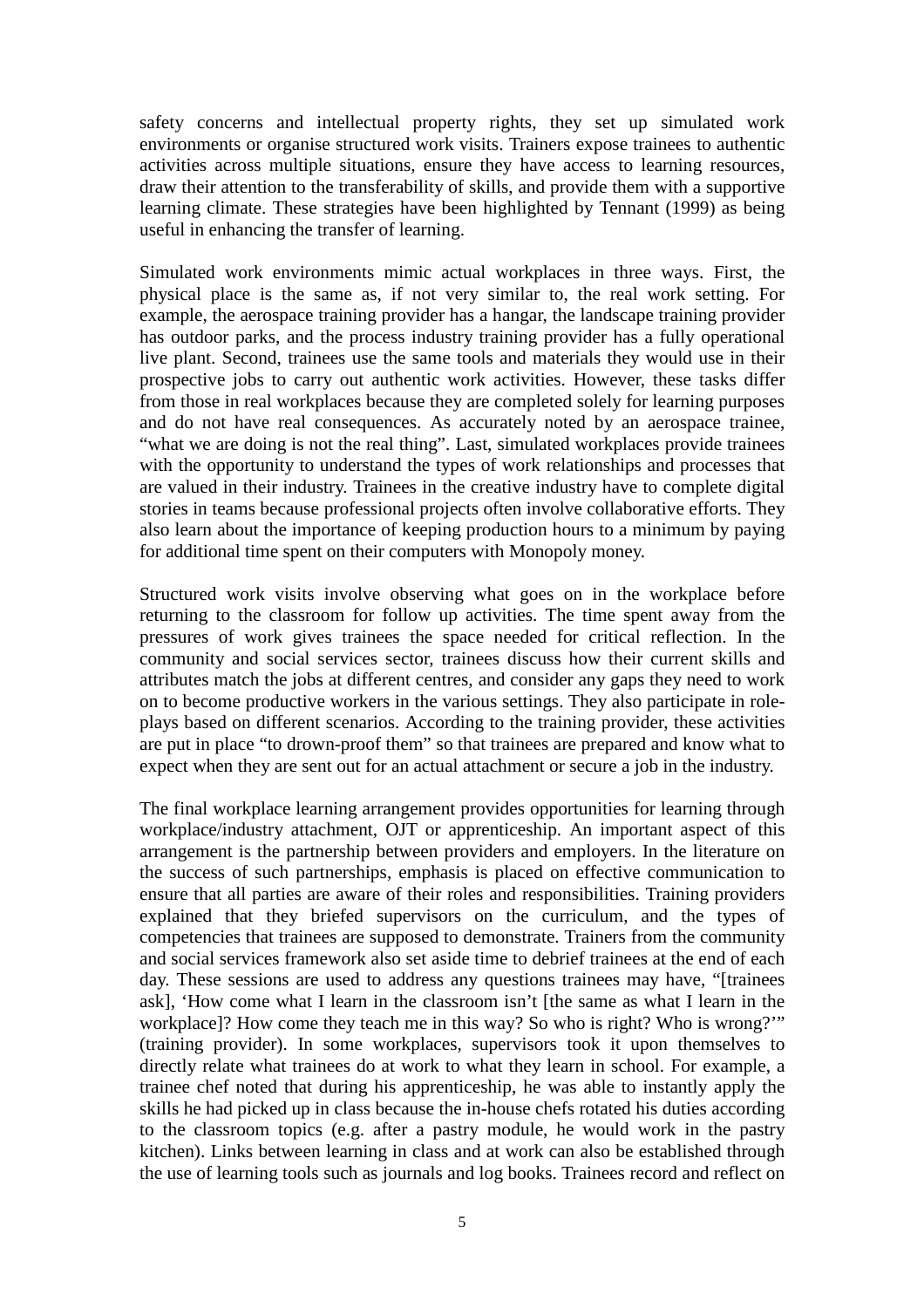their workplace experiences, and their entries are checked and signed off by their supervisors and trainers. These resources, which can be used as evidence of competence, are useful as they help trainees to integrate theoretical and practical knowledge to create expertise (Tynjälä, 2008).

We were particularly interested in the teaching and learning that takes place as part of the last arrangement, and followed this up with visits to four workplaces. The following sections focus on data collected from interviews with and observations of three trainee hotel chefs. For the purpose of this paper, we have used the pseudonyms of Eric, Wei and John.

#### *What and how trainees learn at work*

As part of their WSQ advanced culinary placement diploma, trainee chefs rotate between one month of classroom training and three months of work apprenticeship over two years. Through their classroom and workplace training, trainees are able to put together what they learn in class and their practices at work to come up with new and better products. For example, Eric highlighted that his lessons on stock making have given him "a different perspective of how to do it in a more refined way". This example highlights the value of theory learnt in class when learners are able to relate it to existing practices.

Reflective learning can also take place as a result of participating in work tasks. Even though Wei had gone through butchery training in class, it was only after working at the butchery section for over a month that "it surprised me how lousy my butchery skill was". He has since learned how to minimise the amount of meat left on the bones through direct guidance from the butcher chef and constantly practicing the new technique. According to him, the school teaches you "the proper way", but the hotel teaches you "their method". Apprenticeships also provide trainees with additional insights that go beyond what is taught in class. As he was in the butchery department, Wei was able to observe and assist with the preparation of food items for the hotel's Super Brunch, a special buffet spread that the hotel organises four times a year, "you can say it's like some kind of lost art, maybe nobody in Asia or very few people in Asia do that or have a chance to learn such classic traditional European food, so that one I really appreciated".

Besides knowledge and skills related to cooking, trainees learn about context-specific workplace demands, processes, and relationships. John who was an accountant previously, has come to realise that it is essential for hotels to complete tasks correctly and on time, and has learnt "a lot of organization, a lot of planning, a lot more of thinking ahead". John also appreciated his rotations to different kitchens because this gave him an overview of the operations in different departments. In this workplace, it appears that once mastered, technical skills fall to the background, and the focus is on process and delivery. For Wei, familiarising himself to a new kitchen every four months was challenging. This is because even within the same hotel, each kitchen has its own unique layout and operating procedures. He has managed to cope by learning to ask the right questions such as where are things kept and what are things used for, "so I find that the assimilation time is shorter and shorter, you get accustomed to it faster". In addition to gaining a better understanding of work processes, trainees learn how to work alongside new work colleagues, and within established protocols and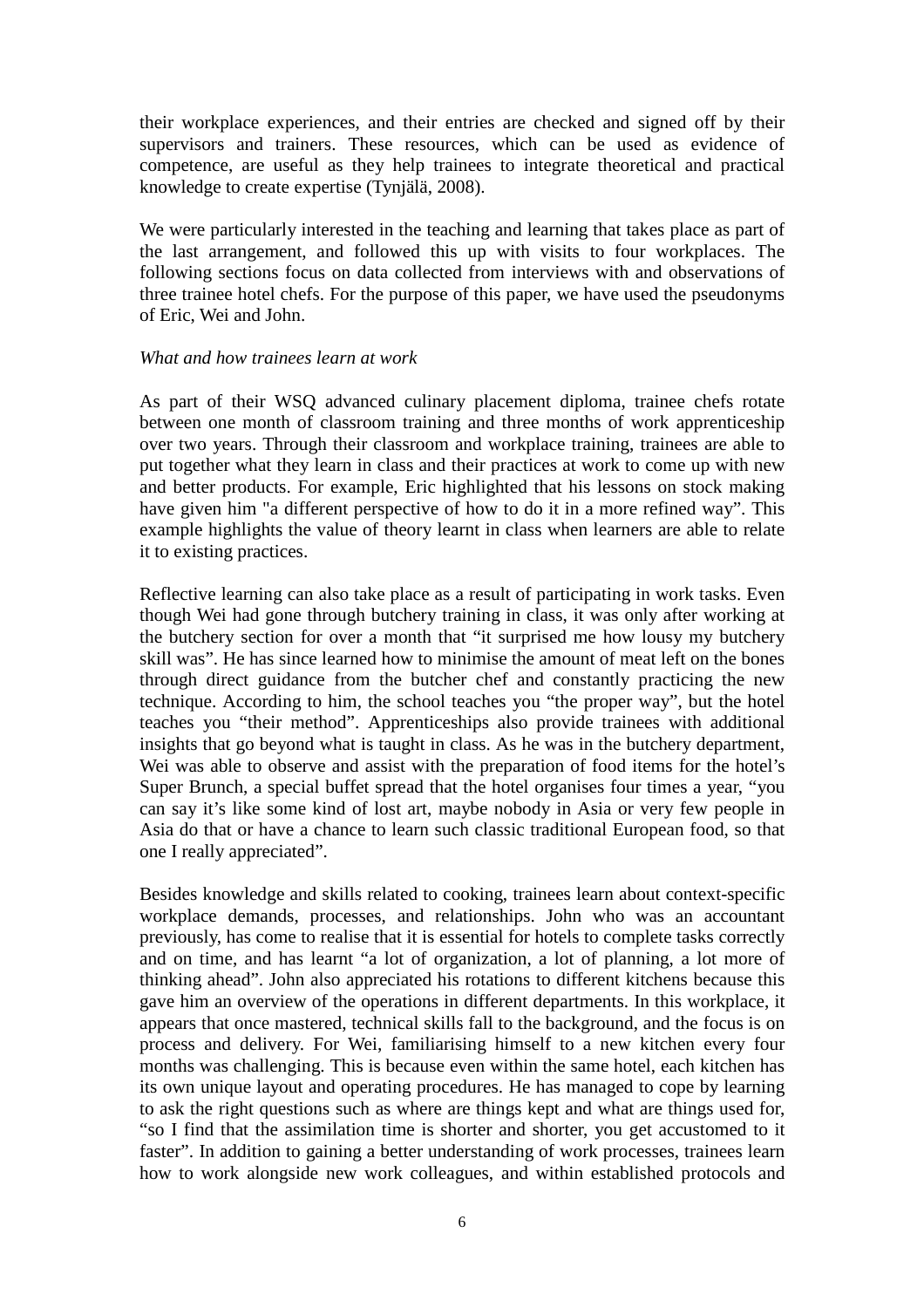lines of authority. Wei explained that they usually divide up work tasks at the start of the day, but after working closely with the same group of people, this division of labour soon becomes "automatic". There is also a sense of trust in each other's abilities, "everybody is competent in every aspect of the dish so I don't have to worry". Through immersion in the work environment and engagement in work practices, trainees learn how to "read" what is happening and anticipate what is yet to happen, and can participate fully in the workflow.

#### *Workplace affordances and individual agency*

According to Billett (2001a), the quality of learning that takes place through the activity of work is influenced by both workplace affordances and individual engagement. In terms of workplace affordances, learning is not only mentioned in the hotel's vision and mission statements, but is integrated into daily practices. The kitchens provide opportunities for trainee chefs to learn by giving them a degree of autonomy over the dishes they are assigned or select to complete. In one of the kitchens that Wei worked in, he had the "discretion to do whatever you feel that is necessary". The space to make independent decisions on the spot when faced with unforeseen circumstances such as running out of specific ingredients or receiving special requests from guests was the reason why he enjoyed working there.

Wei has the ability to utilise his technical skills, but there is also room for error. This encourages workers to engage in independent learning and risk-taking without the fear of negative consequences.

 *Let's say today for the buffet, I got three types of western soup for lunch. I can choose to practice [making a consommé]. Even if it fails, I can just label it as a broth, you know chicken broth. If it is successful I can name it chicken consommé, and so it's like you get a chance to do things like that and furthermore, you get to test yourself in a sense of making decisions, independent decisions. (Trainee Chef Wei)*

Over time, Wei builds up confidence in his abilities as a professional chef, "you trust your skill and you trust your knowledge even more". The chance to try out new dishes also extends to John, even though he is relatively new to the profession. He produces these meals for the executive chefs' lunch, "we can just come up with any three dishes and [they] just have to taste good because it's going to be to their lunch anyway, it couldn't be that bad". This task is shared between old-timers and trainees, and as they cook together in a supportive environment, both groups teach and learn from each other. In their study, Fuller and Unwin (2002) found that learning is a two-way process with old-timers guiding beginners and vice versa on different activities, and recommended that organisations find ways of ensuring the sharing of expertise takes place. This culture of openness, and the valuing of employees' views, regardless of their position within the organisation, was observed during the daily line up. After the chef from the management team gave an update, he went around asking if anyone had anything to share or add before dismissing the team. However, the team seemed keen to get back to work, and it appears that less formal channels are more likely to be used to make contributions. Eric gave examples of how his supervisor took on and implemented his suggestions on the types of garnishes to use and on different stock making techniques. He explained that during the planning process, they are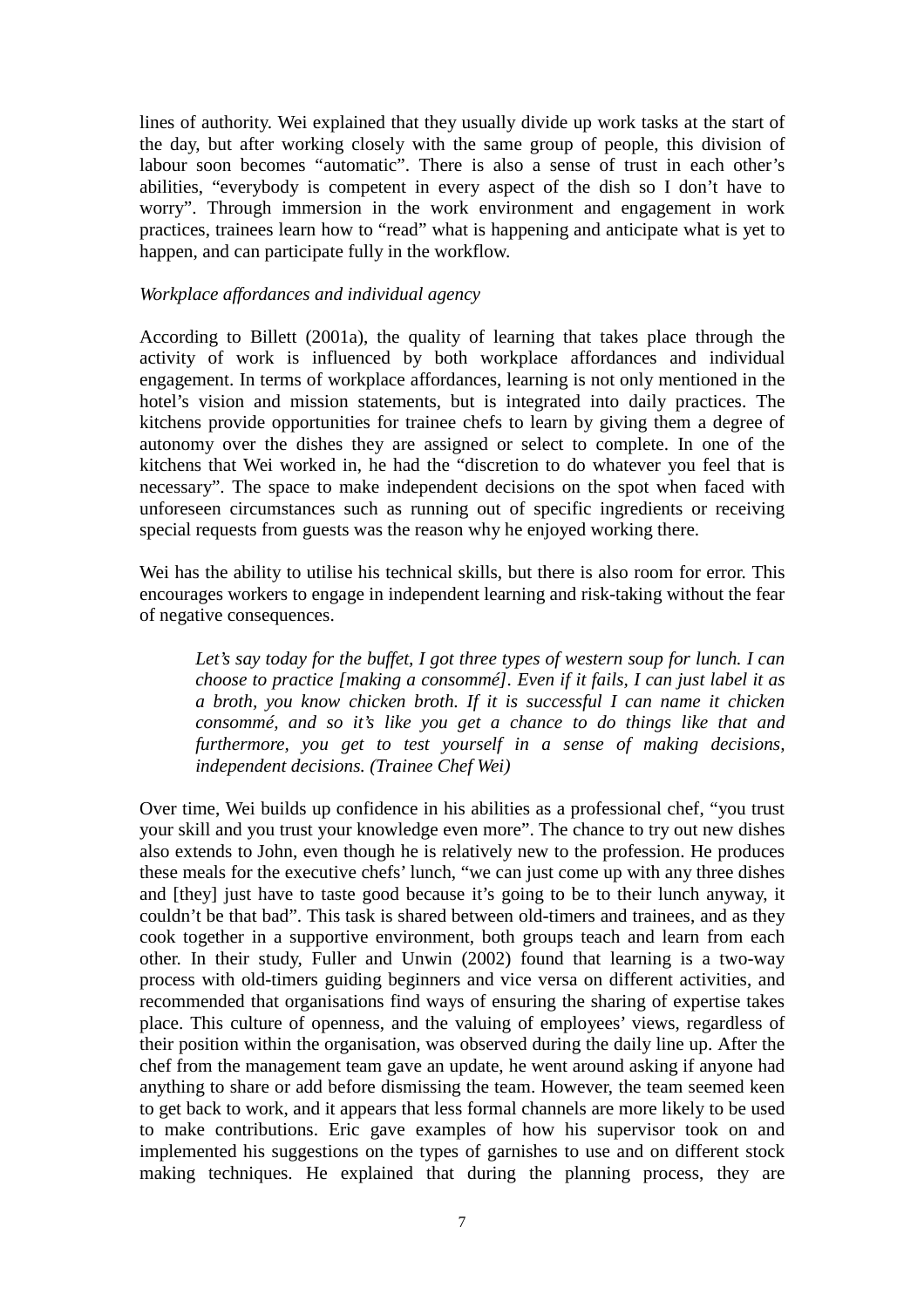encouraged to share ideas, "when we come up with something new, everybody's got to think of something [to contribute] too, in the processes, yeah so it's the whole team".

Another aspect of workplace affordance is access to adequate support and guidance. During our observations, trainees were left on their own to carry out tasks after having initial discussions with their supervisors, but the supervisors did not stand far off as they often checked back on how the trainees were progressing. They placed themselves strategically so that they could see the work of the trainees without looking over their shoulders. If required, the supervisors would move over to the trainees and quietly instruct, often in Chinese rather than in English. They mainly asked questions and gave instructions on the next steps required for the dish. Another teaching strategy that trainees talked about was learning through demonstrations. Their supervisors would usually show them what to do before they tried it out themselves, and as we saw in the kitchen, supervisors would return periodically, "he gives pointers of what I should be looking [for] or how I should be doing it" (John). Trainees appreciated the guidance they received from their supervisors, "they will teach you along the way, they will take care of the trainee" (Eric), and spoke about feeling "a sense of belonging" at work (John).

The other dimension of workplace learning that needs to be considered is individual agency as trainees are not passive recipients of what the workplace offers. They have to make the effort to engage in the learning process, and this was evident among all three trainees. John kept a notebook, "techniques wise, usually I will write it down", and referred to it in the kitchen. Compared to John, Wei went one step further in the documentation and reflection of his own learning. His enthusiasm was apparent when he described how he detailed the processes used for the preparation of the Super Brunch, "I kept taking [photos] and then asking for the recipe and then step by step, also go back, you take the photo, you document the photo and you try to remember". The third trainee, Eric, also showed initiative and willingness to learn even though was not new to the job, "most of the things I already know, but sometimes what I can do is maybe you can change the garnishes, you know make it more nice looking or better presentation, yeah that's how I learn the new creative way to make a dish present more nicely".

### **Conclusion**

It is now well established that participation in work is a process of and for learning, and enculturation in work practices and norms. However, at this stage, workplace learning is not a priority within Singapore's competency-based WSQ framework. Nevertheless, our research project has illustrated instances in which training providers have complemented their classroom training with different forms of workplace learning arrangements. Such arrangements include completing practical tasks in simulated work environments, visiting work sites and discussing observations, and engaging in the productive activity of work. In competency-based training, there is a divide between theory, referred to as 'underpinning knowledge', and practice, one aspect of which is referred to as demonstrable skills. The initiatives described in this paper help to bridge the divide between theory and practice. This is essential for the development of vocational and professional expertise (Tynjälä, 2008).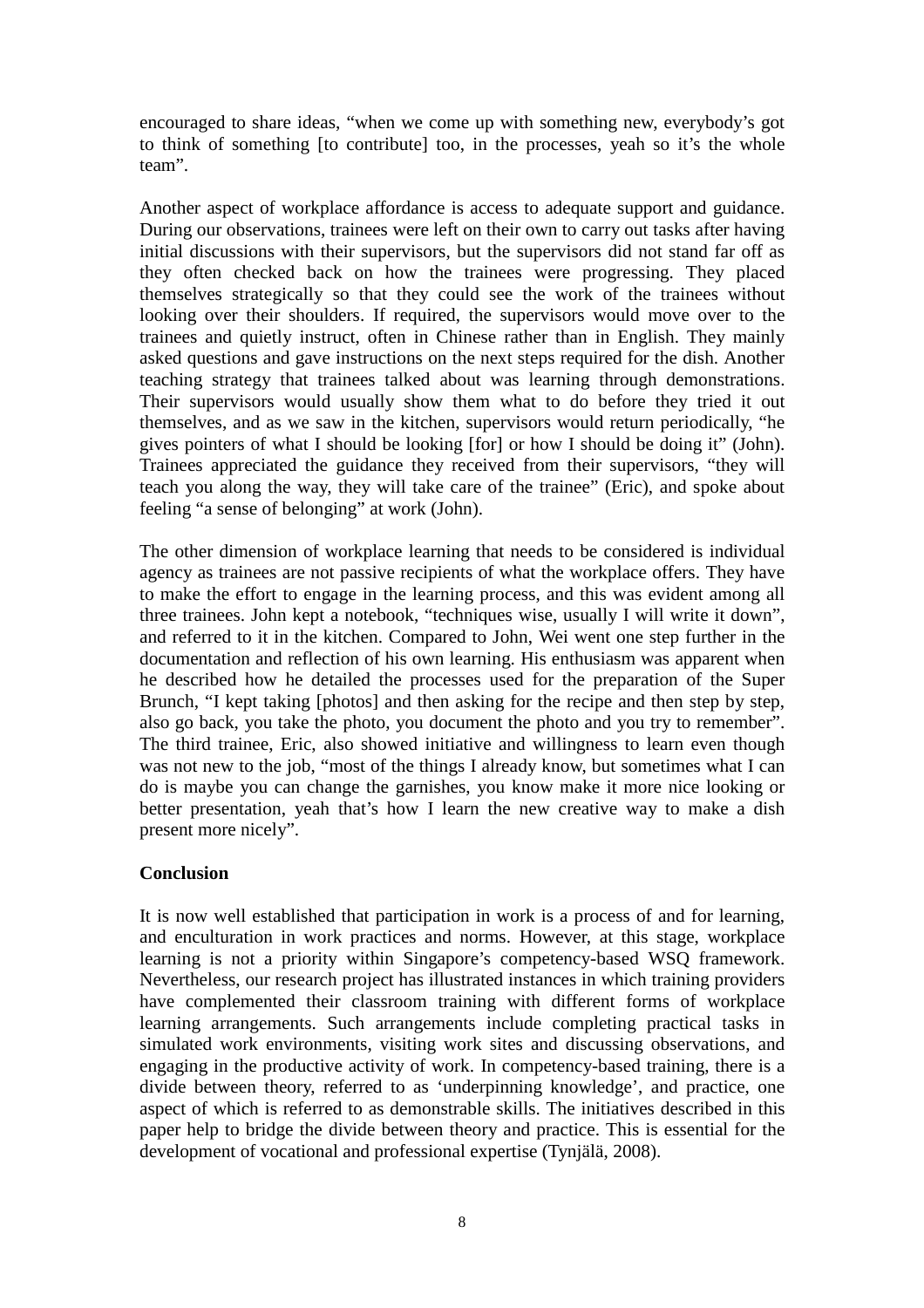After surveying the landscape, we took a closer look at individual learning processes, and how the two factors of workplaces affordances and individual agency influence learning through engagement in work activities. In the example of hotel chefs undertaking their apprenticeships, we found that learning was intentionally promoted in the kitchens. This is a positive example of supported workplace learning, and we are aware that this kind of support is not always found in workplaces. Trainees were given time and space to utilise their knowledge and skills, and were encouraged to make autonomous decisions and try out new recipes and techniques. The workplace was also inclusive and invitational with trainees sharing their ideas openly, and supervisors implementing these ideas where appropriate. Supervisors provided structure around the trainees' learning by offering adequate guidance and support. They thoughtfully matched appropriate tasks to the trainees' competencies and monitored their progress. While the social setting was conducive for learning, the quality of learning was also determined by the trainees' engagement in their own learning. All three trainee chefs appeared keen to hone their skills and knowledge. They displayed this by putting in effort to actively document and reflect on their practices with the aim of becoming better chefs.

Our research has shown that as well as deepening existing expertise in a specific discipline, participating in actual work tasks helps trainees to learn about workplace demands, processes, and relationships. These essential aspects of work move well beyond the scope of classroom teaching and learning. Immersion in the work environment and involvement in work practices enables trainees to learn how to "read" situations and interpret the behaviours of others in order to respond accordingly. In this way, they constantly apply and refine their understandings and practices. The trainee chefs developed their competence as chefs by employing a variety of workplace learning strategies, including observing and listening to the demonstrations and instructions given by their supervisors, and engaging in daily work tasks and reflection (Unwin, et al., 2008). Through participating in the activity of work, the trainees in our study develop their identities as chefs, and are able to proudly declare their sense of belonging to the world of chefs.